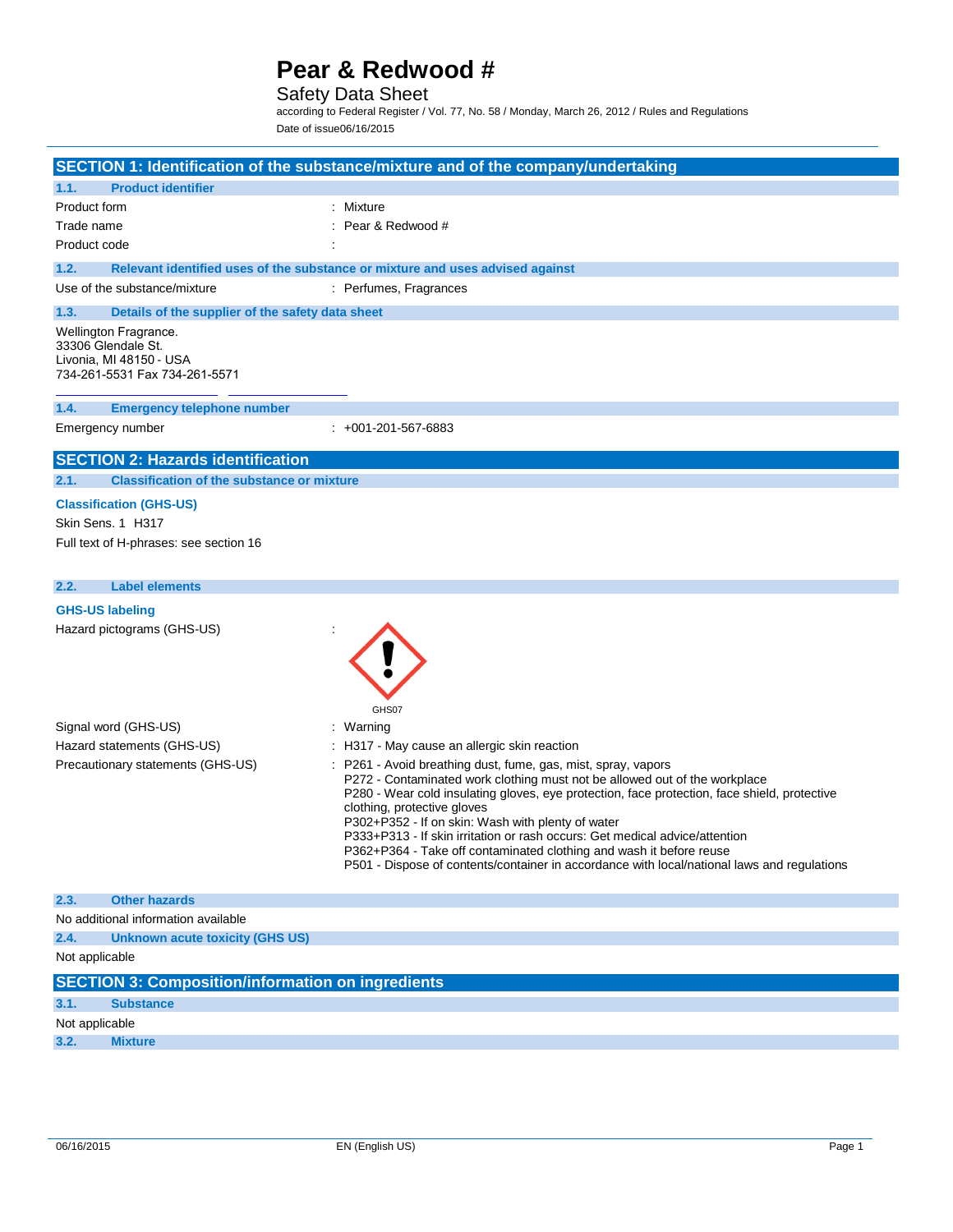### Safety Data Sheet

according to Federal Register / Vol. 77, No. 58 / Monday, March 26, 2012 / Rules and Regulations

| <b>Name</b>                 | <b>Product identifier</b> | $\frac{9}{6}$            | <b>Classification (GHS-US)</b>                                                                                         |
|-----------------------------|---------------------------|--------------------------|------------------------------------------------------------------------------------------------------------------------|
| Benzyl benzoate             | (CAS No) 120-51-4         | $1.2121 -$<br>5.1221     | Acute Tox. 4 (Oral), H302<br>Aquatic Chronic 2, H411                                                                   |
| Terpineol                   | (CAS No) 8000-41-7        | $0.73439 -$<br>3.10339   | Flam. Liq. 4, H227<br>Skin Irrit. 2, H315<br>Eye Irrit. 2A, H319                                                       |
| Iso E Super                 | (CAS No) 54464-57-2       | $0.713 - 3.013$          | Skin Irrit. 2, H315<br>Skin Sens. 1B. H317<br>Aquatic Chronic 2, H411                                                  |
| Butylphenyl methylpropional | (CAS No) 80-54-6          | $0.631005 -$<br>2.666505 | Acute Tox. 4 (Oral), H302                                                                                              |
| Veltol plus crystals        | (CAS No) 4940-11-8        | $0.62 - 2.62$            | Acute Tox. 4 (Oral), H302                                                                                              |
| Hexyl alcohol               | (CAS No) 111-27-3         | $0.3565 -$<br>1.5065     | Flam. Lig. 3, H226<br>Acute Tox. 4 (Oral), H302<br>Acute Tox. 4 (Dermal), H312                                         |
| Eucalyptus oil              | (CAS No) 8000-48-4        | $0.1 - 1$                | Flam. Lig. 3, H226<br>Skin Irrit. 2, H315<br><b>Skin Sens. 1. H317</b><br>Asp. Tox. 1, H304<br>Aquatic Chronic 2, H411 |
| Geraniol                    | (CAS No) 106-24-1         | $0.1 - 1$                | Skin Irrit. 2, H315<br>Eye Dam. 1, H318<br>Skin Sens. 1, H317                                                          |
| Cinnamaldehyde              | (CAS No) 104-55-2         | $0.1 - 1$                | Acute Tox. 4 (Dermal), H312<br>Skin Irrit. 2, H315<br>Eye Irrit. 2A, H319<br>Skin Sens. 1, H317                        |

Allergen report available upon request.

Full text of H-phrases: see section 16

|                                                               | <b>SECTION 4: First aid measures</b>                        |                                                                                                                                                                                                                                                                                                                                                                                                                          |  |  |  |
|---------------------------------------------------------------|-------------------------------------------------------------|--------------------------------------------------------------------------------------------------------------------------------------------------------------------------------------------------------------------------------------------------------------------------------------------------------------------------------------------------------------------------------------------------------------------------|--|--|--|
| 4.1.                                                          | <b>Description of first aid measures</b>                    |                                                                                                                                                                                                                                                                                                                                                                                                                          |  |  |  |
| First-aid measures general                                    |                                                             | : Never give anything by mouth to an unconscious person. If you feel unwell, seek medical<br>advice (show the label where possible).                                                                                                                                                                                                                                                                                     |  |  |  |
| First-aid measures after inhalation                           |                                                             | : Allow victim to breathe fresh air. Allow the victim to rest.                                                                                                                                                                                                                                                                                                                                                           |  |  |  |
| First-aid measures after skin contact                         |                                                             | : Remove affected clothing and wash all exposed skin area with mild soap and water, followed<br>by warm water rinse. Wash with plenty of soap and water. If skin irritation or rash occurs: Get<br>immediate medical advice/attention. Get medical advice/attention. Specific treatment (see<br>Wash skin with plenty of water, Call a physician immediately on this label). Wash contaminated<br>clothing before reuse. |  |  |  |
|                                                               | First-aid measures after eye contact                        | Rinse immediately with plenty of water. Obtain medical attention if pain, blinking or redness<br>persist.                                                                                                                                                                                                                                                                                                                |  |  |  |
|                                                               | First-aid measures after ingestion                          | : Rinse mouth. Do NOT induce vomiting. Obtain emergency medical attention.                                                                                                                                                                                                                                                                                                                                               |  |  |  |
| 4.2.                                                          | Most important symptoms and effects, both acute and delayed |                                                                                                                                                                                                                                                                                                                                                                                                                          |  |  |  |
|                                                               | Symptoms/injuries after inhalation                          | : May cause an allergic skin reaction.                                                                                                                                                                                                                                                                                                                                                                                   |  |  |  |
| 4.3.                                                          |                                                             | Indication of any immediate medical attention and special treatment needed                                                                                                                                                                                                                                                                                                                                               |  |  |  |
|                                                               | No additional information available                         |                                                                                                                                                                                                                                                                                                                                                                                                                          |  |  |  |
|                                                               | <b>SECTION 5: Firefighting measures</b>                     |                                                                                                                                                                                                                                                                                                                                                                                                                          |  |  |  |
| 5.1.                                                          | <b>Extinguishing media</b>                                  |                                                                                                                                                                                                                                                                                                                                                                                                                          |  |  |  |
| Suitable extinguishing media                                  |                                                             | : Foam. Dry powder. Carbon dioxide. Water spray. Sand.                                                                                                                                                                                                                                                                                                                                                                   |  |  |  |
| Unsuitable extinguishing media                                |                                                             | : Do not use a heavy water stream.                                                                                                                                                                                                                                                                                                                                                                                       |  |  |  |
| Special hazards arising from the substance or mixture<br>5.2. |                                                             |                                                                                                                                                                                                                                                                                                                                                                                                                          |  |  |  |
|                                                               | No additional information available                         |                                                                                                                                                                                                                                                                                                                                                                                                                          |  |  |  |
| 5.3.                                                          | <b>Advice for firefighters</b>                              |                                                                                                                                                                                                                                                                                                                                                                                                                          |  |  |  |
| Firefighting instructions                                     |                                                             | : Use water spray or fog for cooling exposed containers. Exercise caution when fighting any<br>chemical fire. Prevent fire-fighting water from entering environment.                                                                                                                                                                                                                                                     |  |  |  |
| Protection during firefighting                                |                                                             | : Do not enter fire area without proper protective equipment, including respiratory protection.                                                                                                                                                                                                                                                                                                                          |  |  |  |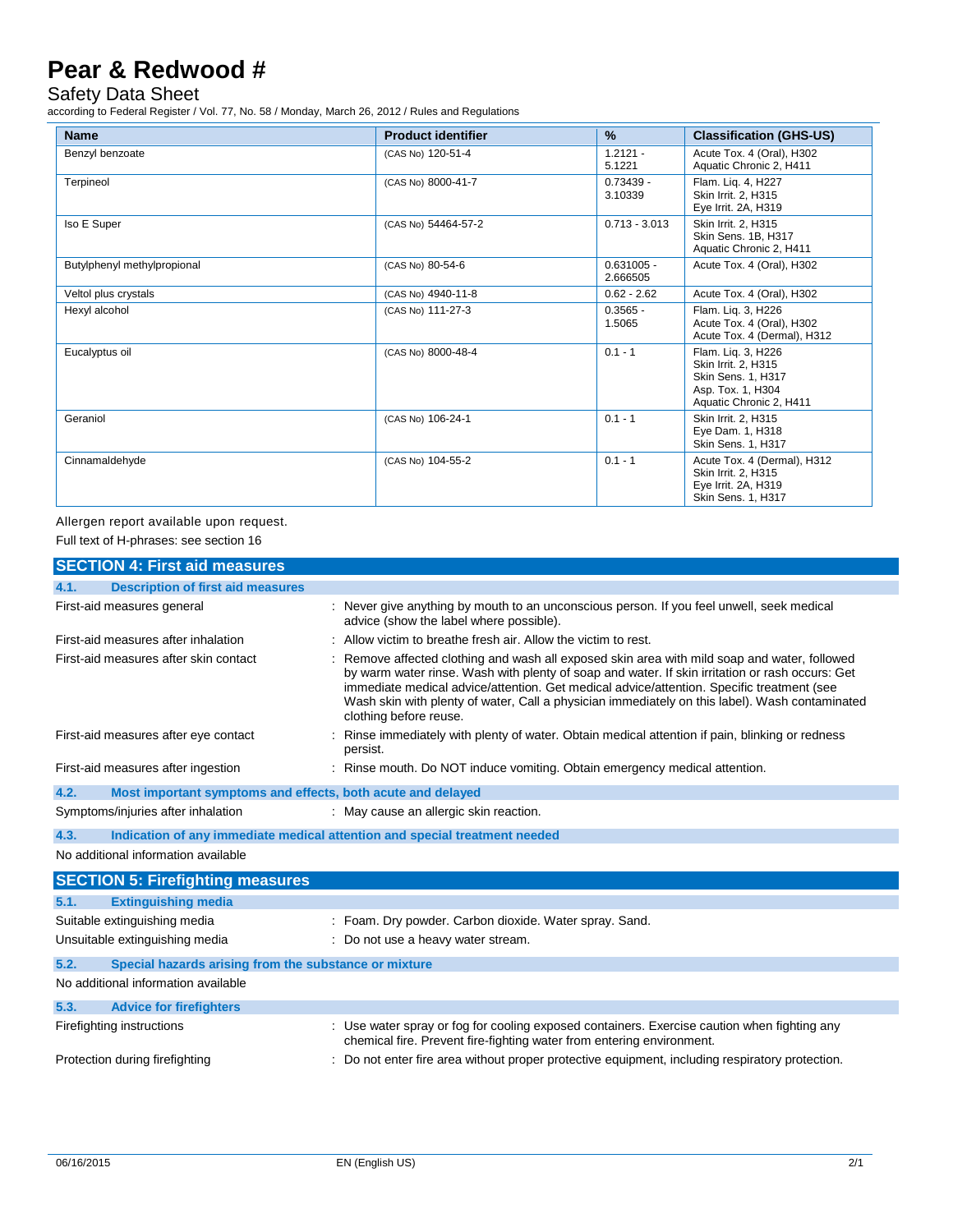### Safety Data Sheet

according to Federal Register / Vol. 77, No. 58 / Monday, March 26, 2012 / Rules and Regulations

|                                                               | iccording to Federal Register / Vol. 77, No. 58 / Monday, March 26, 2012 / Rules and Regulations                        |                                                                                                                                                                                                                                                             |  |  |
|---------------------------------------------------------------|-------------------------------------------------------------------------------------------------------------------------|-------------------------------------------------------------------------------------------------------------------------------------------------------------------------------------------------------------------------------------------------------------|--|--|
| <b>SECTION 6: Accidental release measures</b>                 |                                                                                                                         |                                                                                                                                                                                                                                                             |  |  |
| 6.1.                                                          | Personal precautions, protective equipment and emergency procedures                                                     |                                                                                                                                                                                                                                                             |  |  |
| 6.1.1.<br>For non-emergency personnel<br>Emergency procedures |                                                                                                                         | : Evacuate unnecessary personnel.                                                                                                                                                                                                                           |  |  |
| 6.1.2.<br>For emergency responders<br>Protective equipment    |                                                                                                                         | : Equip cleanup crew with proper protection.                                                                                                                                                                                                                |  |  |
|                                                               | Emergency procedures                                                                                                    | : Ventilate area.                                                                                                                                                                                                                                           |  |  |
| 6.2.                                                          | <b>Environmental precautions</b>                                                                                        |                                                                                                                                                                                                                                                             |  |  |
|                                                               |                                                                                                                         | Prevent entry to sewers and public waters. Notify authorities if liquid enters sewers or public waters.                                                                                                                                                     |  |  |
| 6.3.                                                          | Methods and material for containment and cleaning up                                                                    |                                                                                                                                                                                                                                                             |  |  |
|                                                               | Methods for cleaning up                                                                                                 | : Soak up spills with inert solids, such as clay or diatomaceous earth as soon as possible. Collect<br>spillage. Store away from other materials.                                                                                                           |  |  |
| 6.4.                                                          | <b>Reference to other sections</b>                                                                                      |                                                                                                                                                                                                                                                             |  |  |
|                                                               | See Heading 8. Exposure controls and personal protection.                                                               |                                                                                                                                                                                                                                                             |  |  |
|                                                               | <b>SECTION 7: Handling and storage</b>                                                                                  |                                                                                                                                                                                                                                                             |  |  |
| 7.1.                                                          | <b>Precautions for safe handling</b>                                                                                    |                                                                                                                                                                                                                                                             |  |  |
|                                                               | Precautions for safe handling                                                                                           | : Wash hands and other exposed areas with mild soap and water before eating, drinking or<br>smoking and when leaving work. Provide good ventilation in process area to prevent formation<br>of vapor. Avoid breathing dust, fume, gas, mist, spray, vapors. |  |  |
| Hygiene measures                                              |                                                                                                                         | Contaminated work clothing should not be allowed out of the workplace. Wash contaminated<br>clothing before reuse.                                                                                                                                          |  |  |
| 7.2.                                                          | Conditions for safe storage, including any incompatibilities                                                            |                                                                                                                                                                                                                                                             |  |  |
|                                                               | Storage conditions                                                                                                      | : Keep only in the original container in a cool, well ventilated place away from : Keep away from<br>heat, hot surfaces, sparks, open flames and other ignition sources. No smoking. Keep<br>container closed when not in use.                              |  |  |
|                                                               | Incompatible products                                                                                                   | Strong bases. Strong acids.                                                                                                                                                                                                                                 |  |  |
|                                                               | Incompatible materials                                                                                                  | Sources of ignition. Direct sunlight.                                                                                                                                                                                                                       |  |  |
|                                                               | <b>Construction of the Construction of the Construction of the Construction of the Construction of the Construction</b> |                                                                                                                                                                                                                                                             |  |  |

#### **7.3. Specific end use(s)**

No additional information available

|                                                    | <b>SECTION 8: Exposure controls/personal protection</b> |
|----------------------------------------------------|---------------------------------------------------------|
| 8.1.<br><b>Control parameters</b>                  |                                                         |
| Pear & Redwood #                                   |                                                         |
| <b>ACGIH</b>                                       | Not applicable                                          |
| <b>OSHA</b>                                        | Not applicable                                          |
| 8.2.<br><b>Exposure controls</b>                   |                                                         |
| Personal protective equipment                      | : Avoid all unnecessary exposure.                       |
| Hand protection                                    | : Wear protective gloves.                               |
| Eye protection                                     | : Chemical goggles or safety glasses.                   |
| Respiratory protection                             | : Wear appropriate mask.                                |
| Other information                                  | : Do not eat, drink or smoke during use.                |
| <b>SECTION 9: Physical and chemical properties</b> |                                                         |

| Information on basic physical and chemical properties<br>9.1. |                      |     |
|---------------------------------------------------------------|----------------------|-----|
| Physical state                                                | : Liquid             |     |
| Color                                                         | : light yellow amber |     |
| Odor                                                          | : Fruity             |     |
| Odor threshold                                                | : No data available  |     |
| pH                                                            | : No data available  |     |
| Relative evaporation rate (butyl acetate=1)                   | : No data available  |     |
| Melting point                                                 | : No data available  |     |
| 06/16/2015                                                    | EN (English US)      | 3/1 |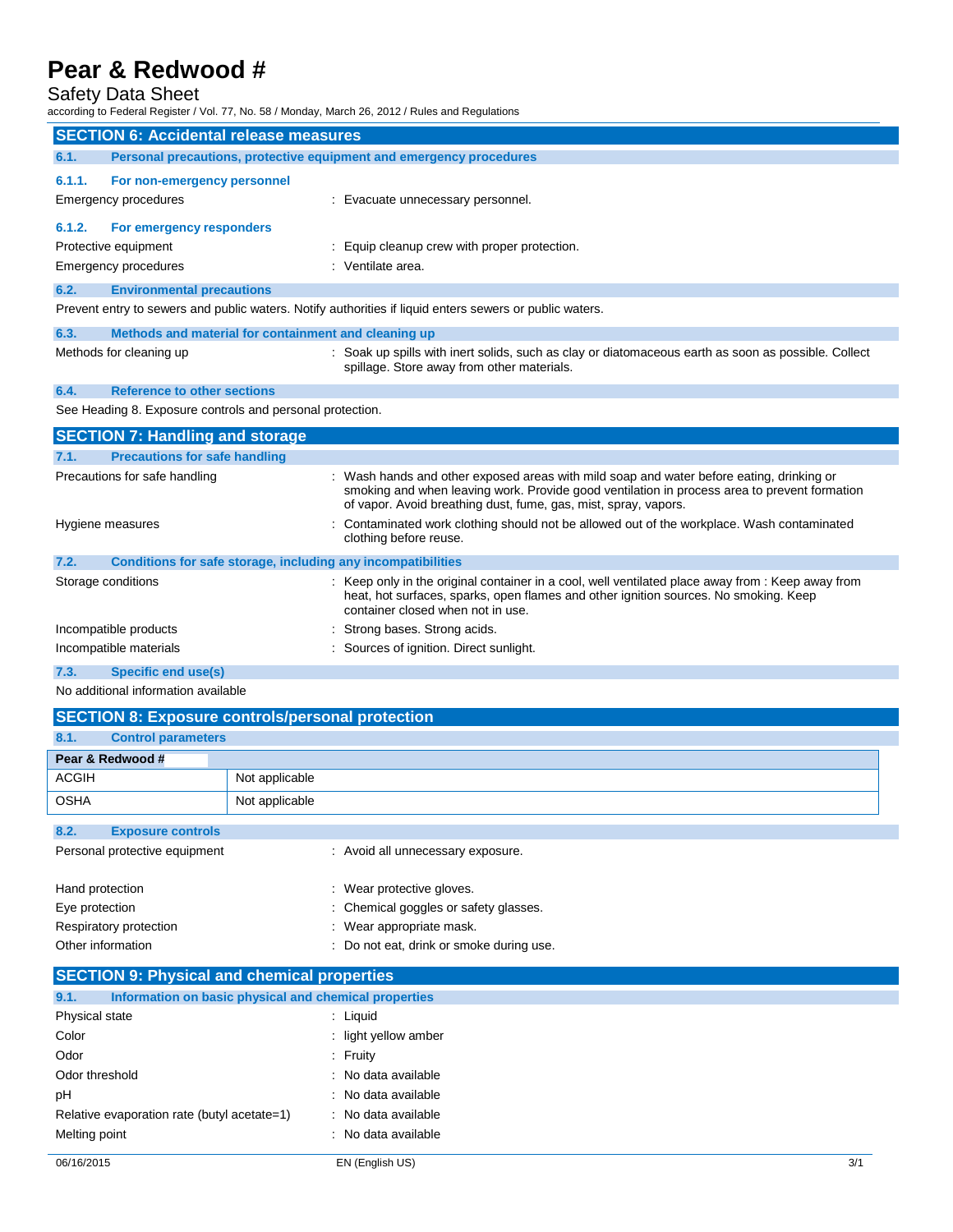### Safety Data Sheet

according to Federal Register / Vol. 77, No. 58 / Monday, March 26, 2012 / Rules and Regulations

| Freezing point                  |   | : No data available |
|---------------------------------|---|---------------------|
| Boiling point                   |   | No data available   |
| Flash point                     |   | > 82.22 °C          |
| Auto-ignition temperature       |   | No data available   |
| Decomposition temperature       |   | No data available   |
| Flammability (solid, gas)       |   | No data available   |
| Vapor pressure                  |   | No data available   |
| Relative vapor density at 20 °C |   | No data available   |
| Relative density                | ۰ | $\approx 0.95$      |
| Solubility                      |   | No data available   |
| Log Pow                         |   | No data available   |
| Log Kow                         |   | No data available   |
| Viscosity, kinematic            |   | No data available   |
| Viscosity, dynamic              |   | No data available   |
| Explosive properties            |   | No data available   |
| Oxidizing properties            |   | No data available   |
| <b>Explosion limits</b>         |   | No data available   |
|                                 |   |                     |

#### **9.2. Other information**

No additional information available

| <b>SECTION 10: Stability and reactivity</b>           |                                      |
|-------------------------------------------------------|--------------------------------------|
| 10.1.<br><b>Reactivity</b>                            |                                      |
| No additional information available                   |                                      |
| 10.2.<br><b>Chemical stability</b>                    |                                      |
| Not established.                                      |                                      |
| 10.3.<br><b>Possibility of hazardous reactions</b>    |                                      |
| Not established.                                      |                                      |
| 10.4.<br><b>Conditions to avoid</b>                   |                                      |
| Direct sunlight. Extremely high or low temperatures.  |                                      |
| 10.5.<br><b>Incompatible materials</b>                |                                      |
| Strong acids. Strong bases.                           |                                      |
| <b>Hazardous decomposition products</b><br>10.6.      |                                      |
| fume. Carbon monoxide. Carbon dioxide.                |                                      |
| <b>SECTION 11: Toxicological information</b>          |                                      |
| 11.1.<br><b>Information on toxicological effects</b>  |                                      |
|                                                       |                                      |
| Acute toxicity                                        | : Not classified                     |
| Pear & Redwood #                                      |                                      |
| Skin corrosion/irritation                             | : Not classified                     |
| Serious eye damage/irritation                         | : Not classified                     |
| Respiratory or skin sensitization                     | May cause an allergic skin reaction. |
| Germ cell mutagenicity                                | Not classified                       |
| Carcinogenicity                                       | Not classified                       |
| Pear & Redwood #                                      |                                      |
| Reproductive toxicity                                 | : Not classified                     |
| Specific target organ toxicity (single exposure)      | : Not classified                     |
| Pear & Redwood #                                      |                                      |
| Specific target organ toxicity (repeated<br>exposure) | : Not classified                     |
| Aspiration hazard                                     | : Not classified                     |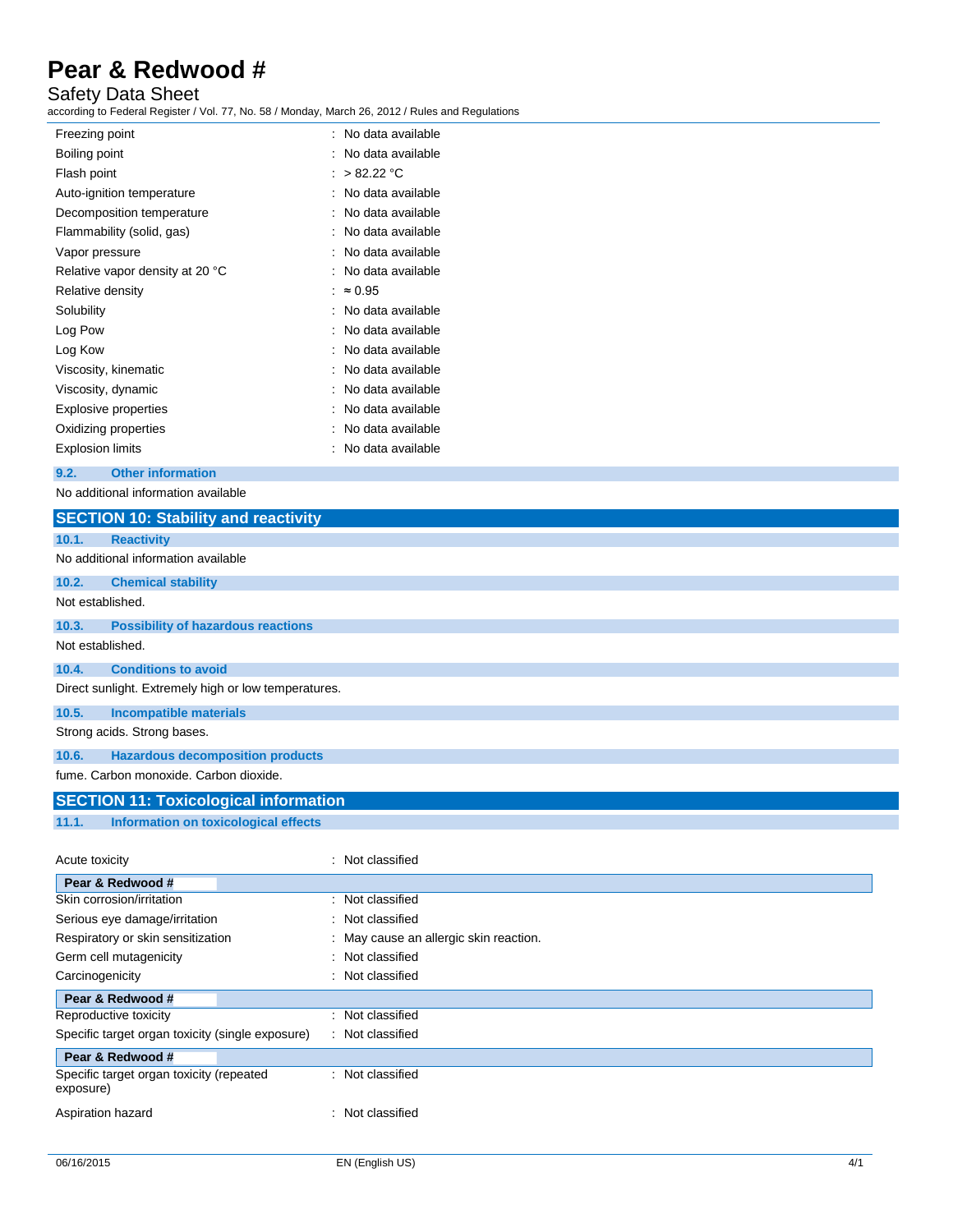### Safety Data Sheet

| according to Federal Register / Vol. 77, No. 58 / Monday, March 26, 2012 / Rules and Regulations |                                                                                                                                                                                                                                                                    |
|--------------------------------------------------------------------------------------------------|--------------------------------------------------------------------------------------------------------------------------------------------------------------------------------------------------------------------------------------------------------------------|
| Potential Adverse human health effects and<br>symptoms                                           | : Based on available data, the classification criteria are not met.                                                                                                                                                                                                |
| Symptoms/injuries after inhalation                                                               | : May cause an allergic skin reaction.                                                                                                                                                                                                                             |
| <b>SECTION 12: Ecological information</b>                                                        |                                                                                                                                                                                                                                                                    |
| 12.1.<br><b>Toxicity</b>                                                                         |                                                                                                                                                                                                                                                                    |
| No additional information available                                                              |                                                                                                                                                                                                                                                                    |
| 12.2.<br><b>Persistence and degradability</b>                                                    |                                                                                                                                                                                                                                                                    |
| Pear & Redwood #                                                                                 |                                                                                                                                                                                                                                                                    |
| Persistence and degradability                                                                    | Not established.                                                                                                                                                                                                                                                   |
| 12.3.<br><b>Bioaccumulative potential</b>                                                        |                                                                                                                                                                                                                                                                    |
| Pear & Redwood #                                                                                 |                                                                                                                                                                                                                                                                    |
| Bioaccumulative potential                                                                        | Not established.                                                                                                                                                                                                                                                   |
| 12.4.<br><b>Mobility in soil</b>                                                                 |                                                                                                                                                                                                                                                                    |
| No additional information available                                                              |                                                                                                                                                                                                                                                                    |
| 12.5.<br><b>Other adverse effects</b>                                                            |                                                                                                                                                                                                                                                                    |
| Effect on ozone layer                                                                            |                                                                                                                                                                                                                                                                    |
| Effect on the global warming                                                                     | : No known ecological damage caused by this product.                                                                                                                                                                                                               |
| Other information                                                                                | : Avoid release to the environment.                                                                                                                                                                                                                                |
| <b>SECTION 13: Disposal considerations</b>                                                       |                                                                                                                                                                                                                                                                    |
| 13.1.<br><b>Waste treatment methods</b>                                                          |                                                                                                                                                                                                                                                                    |
| Waste disposal recommendations                                                                   | Dispose in a safe manner in accordance with local/national regulations. Dispose of<br>contents/container in accordance with local/national laws and regulations.                                                                                                   |
| Ecology - waste materials                                                                        | : Avoid release to the environment.                                                                                                                                                                                                                                |
| <b>SECTION 14: Transport information</b>                                                         |                                                                                                                                                                                                                                                                    |
| In accordance with DOT                                                                           |                                                                                                                                                                                                                                                                    |
| Not regulated for transport                                                                      |                                                                                                                                                                                                                                                                    |
| <b>Additional information</b>                                                                    |                                                                                                                                                                                                                                                                    |
| Other information                                                                                | : No supplementary information available.                                                                                                                                                                                                                          |
| <b>ADR</b>                                                                                       |                                                                                                                                                                                                                                                                    |
| No additional information available                                                              |                                                                                                                                                                                                                                                                    |
| <b>Transport by sea</b>                                                                          |                                                                                                                                                                                                                                                                    |
| No additional information available                                                              |                                                                                                                                                                                                                                                                    |
| Air transport                                                                                    |                                                                                                                                                                                                                                                                    |
| No additional information available                                                              |                                                                                                                                                                                                                                                                    |
| <b>SECTION 15: Regulatory information</b>                                                        |                                                                                                                                                                                                                                                                    |
| 15.1. US Federal regulations                                                                     |                                                                                                                                                                                                                                                                    |
| Substances Control Act (TSCA) inventory.                                                         | All components of this product are listed, or excluded from listing, on the United States Environmental Protection Agency Toxic                                                                                                                                    |
| Reauthorization Act of 1986 and 40 CFR Part 372.                                                 | This product or mixture does not contain a toxic chemical or chemicals in excess of the applicable de minimis concentration as<br>specified in 40 CFR §372.38(a) subject to the reporting requirements of section 313 of Title III of the Superfund Amendments and |

| Hexyl alcohol (111-27-3) |                                                                                                                                                                                                                                      |
|--------------------------|--------------------------------------------------------------------------------------------------------------------------------------------------------------------------------------------------------------------------------------|
| EPA TSCA Regulatory Flag | $\mid$ Y2 - Y2 - indicates an exempt polymer that is a polyester and is made only from reactants<br>included in a specified list of low concern reactants that comprises one of the eligibility criteria<br>'for the exemption rule. |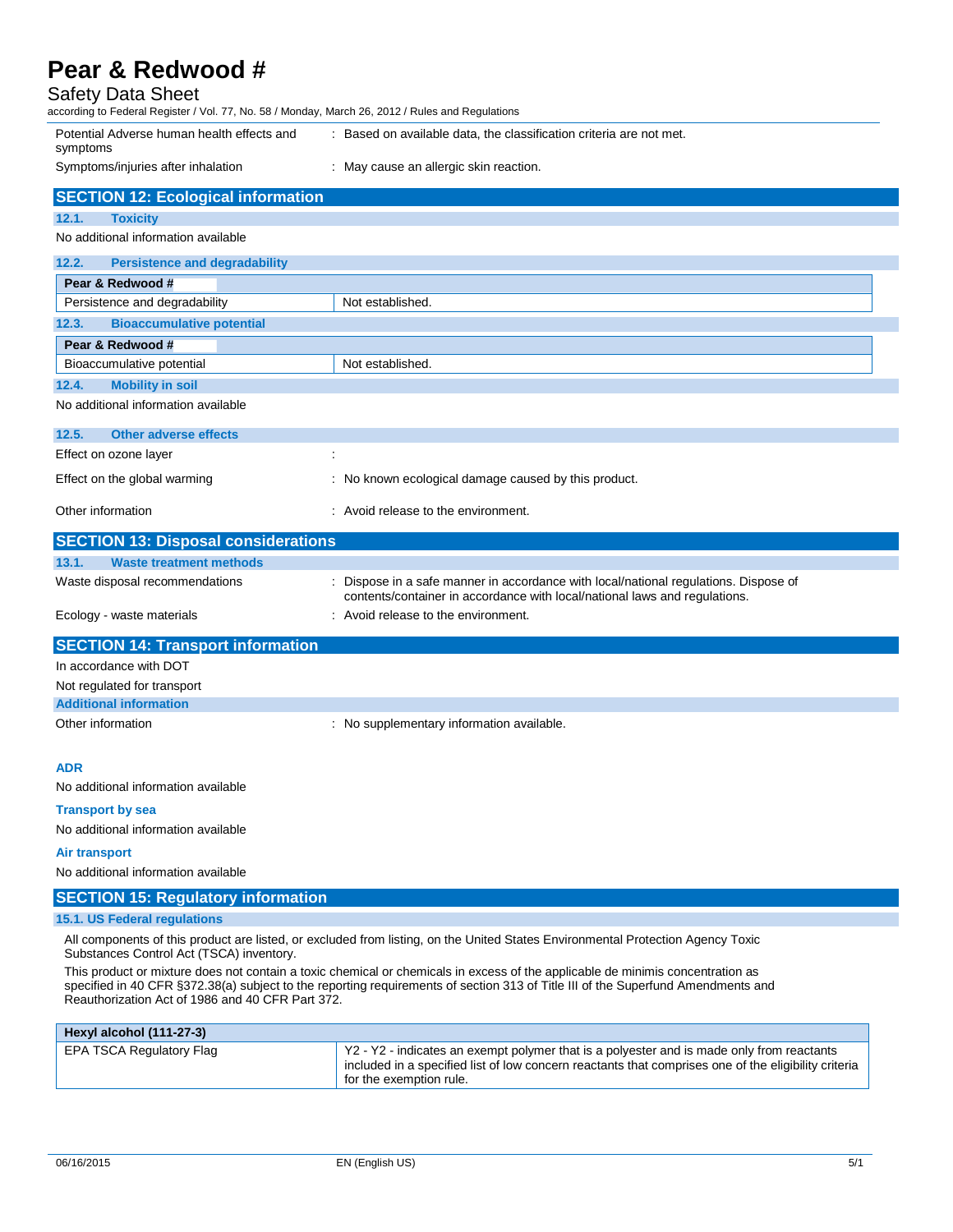## Safety Data Sheet

according to Federal Register / Vol. 77, No. 58 / Monday, March 26, 2012 / Rules and Regulations

#### **15.2. International regulations**

#### **CANADA**

| <b>Geraniol (106-24-1)</b>                                                                         |                                                                                                    |  |  |  |
|----------------------------------------------------------------------------------------------------|----------------------------------------------------------------------------------------------------|--|--|--|
| Listed on the Canadian DSL (Domestic Sustances List)                                               |                                                                                                    |  |  |  |
| Eucalyptus oil (8000-48-4)                                                                         |                                                                                                    |  |  |  |
| Listed on the Canadian DSL (Domestic Sustances List)                                               |                                                                                                    |  |  |  |
| Cinnamaldehyde (104-55-2)                                                                          |                                                                                                    |  |  |  |
| Listed on the Canadian DSL (Domestic Sustances List)                                               |                                                                                                    |  |  |  |
| <b>Hexyl alcohol (111-27-3)</b>                                                                    |                                                                                                    |  |  |  |
| Listed on the Canadian DSL (Domestic Sustances List)                                               |                                                                                                    |  |  |  |
| <b>WHMIS Classification</b>                                                                        | Class B Division 3 - Combustible Liquid                                                            |  |  |  |
|                                                                                                    | Class D Division 2 Subdivision B - Toxic material causing other toxic effects                      |  |  |  |
| Veltol plus crystals (4940-11-8)                                                                   |                                                                                                    |  |  |  |
| Listed on the Canadian DSL (Domestic Sustances List)                                               |                                                                                                    |  |  |  |
| Butylphenyl methylpropional (80-54-6)                                                              |                                                                                                    |  |  |  |
| Listed on the Canadian DSL (Domestic Sustances List)                                               |                                                                                                    |  |  |  |
| Iso E Super (54464-57-2)                                                                           |                                                                                                    |  |  |  |
| Listed on the Canadian DSL (Domestic Sustances List)                                               |                                                                                                    |  |  |  |
| <b>Terpineol (8000-41-7)</b>                                                                       |                                                                                                    |  |  |  |
| Listed on the Canadian DSL (Domestic Sustances List)                                               |                                                                                                    |  |  |  |
| Benzyl benzoate (120-51-4)                                                                         |                                                                                                    |  |  |  |
| Listed on the Canadian DSL (Domestic Sustances List)                                               |                                                                                                    |  |  |  |
| <b>WHMIS Classification</b>                                                                        | Class D Division 2 Subdivision B - Toxic material causing other toxic effects                      |  |  |  |
| <b>EU-Regulations</b>                                                                              |                                                                                                    |  |  |  |
| <b>Geraniol (106-24-1)</b>                                                                         |                                                                                                    |  |  |  |
| Listed on the EEC inventory EINECS (European Inventory of Existing Commercial Chemical Substances) |                                                                                                    |  |  |  |
| Cinnamaldehyde (104-55-2)                                                                          |                                                                                                    |  |  |  |
| Listed on the EEC inventory EINECS (European Inventory of Existing Commercial Chemical Substances) |                                                                                                    |  |  |  |
| Hexyl alcohol (111-27-3)                                                                           |                                                                                                    |  |  |  |
| Listed on the EEC inventory EINECS (European Inventory of Existing Commercial Chemical Substances) |                                                                                                    |  |  |  |
| Veltol plus crystals (4940-11-8)                                                                   |                                                                                                    |  |  |  |
| Listed on the EEC inventory EINECS (European Inventory of Existing Commercial Chemical Substances) |                                                                                                    |  |  |  |
| Butylphenyl methylpropional (80-54-6)                                                              |                                                                                                    |  |  |  |
| Listed on the EEC inventory EINECS (European Inventory of Existing Commercial Chemical Substances) |                                                                                                    |  |  |  |
| Iso E Super (54464-57-2)                                                                           |                                                                                                    |  |  |  |
|                                                                                                    | Listed on the EEC inventory EINECS (European Inventory of Existing Commercial Chemical Substances) |  |  |  |
| <b>Terpineol (8000-41-7)</b>                                                                       |                                                                                                    |  |  |  |
| Listed on the EEC inventory EINECS (European Inventory of Existing Commercial Chemical Substances) |                                                                                                    |  |  |  |
| Benzyl benzoate (120-51-4)                                                                         |                                                                                                    |  |  |  |
|                                                                                                    | Listed on the EEC inventory EINECS (European Inventory of Existing Commercial Chemical Substances) |  |  |  |

**Classification according to Regulation (EC) No. 1272/2008 [CLP]** Not classified

**Classification according to Directive 67/548/EEC [DSD] or 1999/45/EC [DPD]**

**15.2.2. National regulations**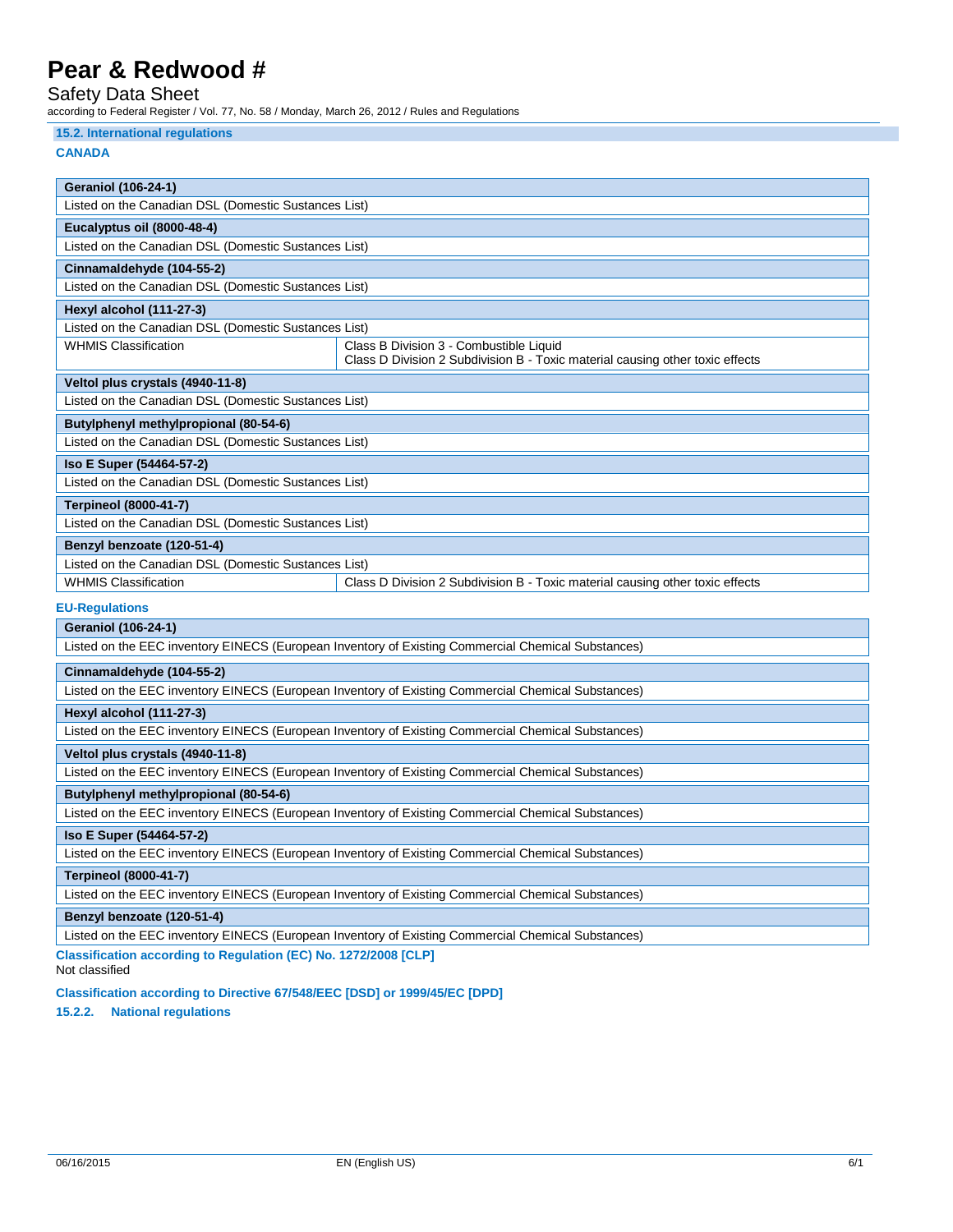### Safety Data Sheet

according to Federal Register / Vol. 77, No. 58 / Monday, March 26, 2012 / Rules and Regulations

| <b>Geraniol (106-24-1)</b>                                                                                                                                              |
|-------------------------------------------------------------------------------------------------------------------------------------------------------------------------|
| Listed on the AICS (Australian Inventory of Chemical Substances)                                                                                                        |
| Listed on IECSC (Inventory of Existing Chemical Substances Produced or Imported in China)                                                                               |
| Listed on the Japanese ENCS (Existing & New Chemical Substances) inventory                                                                                              |
| Listed on the Korean ECL (Existing Chemicals List)<br>Listed on NZIoC (New Zealand Inventory of Chemicals)                                                              |
| Listed on PICCS (Philippines Inventory of Chemicals and Chemical Substances)                                                                                            |
| Listed on INSQ (Mexican national Inventory of Chemical Substances)                                                                                                      |
| Listed on Turkish inventory of chemical                                                                                                                                 |
| Eucalyptus oil (8000-48-4)                                                                                                                                              |
| Listed on the AICS (Australian Inventory of Chemical Substances)                                                                                                        |
| Listed on IECSC (Inventory of Existing Chemical Substances Produced or Imported in China)                                                                               |
| Listed on the Japanese ISHL (Industrial Safety and Health Law)                                                                                                          |
| Listed on the Korean ECL (Existing Chemicals List)                                                                                                                      |
| Listed on NZIoC (New Zealand Inventory of Chemicals)                                                                                                                    |
| Listed on PICCS (Philippines Inventory of Chemicals and Chemical Substances)                                                                                            |
| Cinnamaldehyde (104-55-2)                                                                                                                                               |
| Listed on the AICS (Australian Inventory of Chemical Substances)<br>Listed on IECSC (Inventory of Existing Chemical Substances Produced or Imported in China)           |
| Listed on the Japanese ENCS (Existing & New Chemical Substances) inventory                                                                                              |
| Listed on the Korean ECL (Existing Chemicals List)                                                                                                                      |
| Listed on NZIoC (New Zealand Inventory of Chemicals)                                                                                                                    |
| Listed on PICCS (Philippines Inventory of Chemicals and Chemical Substances)                                                                                            |
| Listed on the Canadian IDL (Ingredient Disclosure List)                                                                                                                 |
| Listed on INSQ (Mexican national Inventory of Chemical Substances)                                                                                                      |
| Hexyl alcohol (111-27-3)                                                                                                                                                |
| Listed on the AICS (Australian Inventory of Chemical Substances)                                                                                                        |
| Listed on IECSC (Inventory of Existing Chemical Substances Produced or Imported in China)<br>Listed on the Japanese ENCS (Existing & New Chemical Substances) inventory |
| Listed on the Korean ECL (Existing Chemicals List)                                                                                                                      |
| Listed on NZIoC (New Zealand Inventory of Chemicals)                                                                                                                    |
| Listed on PICCS (Philippines Inventory of Chemicals and Chemical Substances)                                                                                            |
| Listed on the Canadian IDL (Ingredient Disclosure List)                                                                                                                 |
| Listed on INSQ (Mexican national Inventory of Chemical Substances)<br>Listed on Turkish inventory of chemical                                                           |
|                                                                                                                                                                         |
| Veltol plus crystals (4940-11-8)                                                                                                                                        |
| Listed on the AICS (Australian Inventory of Chemical Substances)<br>Listed on IECSC (Inventory of Existing Chemical Substances Produced or Imported in China)           |
| Listed on the Japanese ENCS (Existing & New Chemical Substances) inventory                                                                                              |
| Listed on the Korean ECL (Existing Chemicals List)                                                                                                                      |
| Listed on NZIoC (New Zealand Inventory of Chemicals)                                                                                                                    |
| Listed on PICCS (Philippines Inventory of Chemicals and Chemical Substances)                                                                                            |
| Listed on INSQ (Mexican national Inventory of Chemical Substances)                                                                                                      |
| Butylphenyl methylpropional (80-54-6)                                                                                                                                   |
| Listed on the AICS (Australian Inventory of Chemical Substances)                                                                                                        |
| Listed on IECSC (Inventory of Existing Chemical Substances Produced or Imported in China)<br>Listed on the Japanese ENCS (Existing & New Chemical Substances) inventory |
| Listed on the Korean ECL (Existing Chemicals List)                                                                                                                      |
| Listed on NZIoC (New Zealand Inventory of Chemicals)                                                                                                                    |
| Listed on PICCS (Philippines Inventory of Chemicals and Chemical Substances)                                                                                            |
| Listed on INSQ (Mexican national Inventory of Chemical Substances)                                                                                                      |
| Listed on Turkish inventory of chemical                                                                                                                                 |
| Iso E Super (54464-57-2)                                                                                                                                                |
| Listed on the AICS (Australian Inventory of Chemical Substances)                                                                                                        |
| Listed on IECSC (Inventory of Existing Chemical Substances Produced or Imported in China)<br>Listed on the Japanese ENCS (Existing & New Chemical Substances) inventory |
| Listed on the Korean ECL (Existing Chemicals List)                                                                                                                      |
| Listed on NZIoC (New Zealand Inventory of Chemicals)                                                                                                                    |
| Listed on PICCS (Philippines Inventory of Chemicals and Chemical Substances)                                                                                            |
| Listed on INSQ (Mexican national Inventory of Chemical Substances)                                                                                                      |
| Listed on Turkish inventory of chemical                                                                                                                                 |
|                                                                                                                                                                         |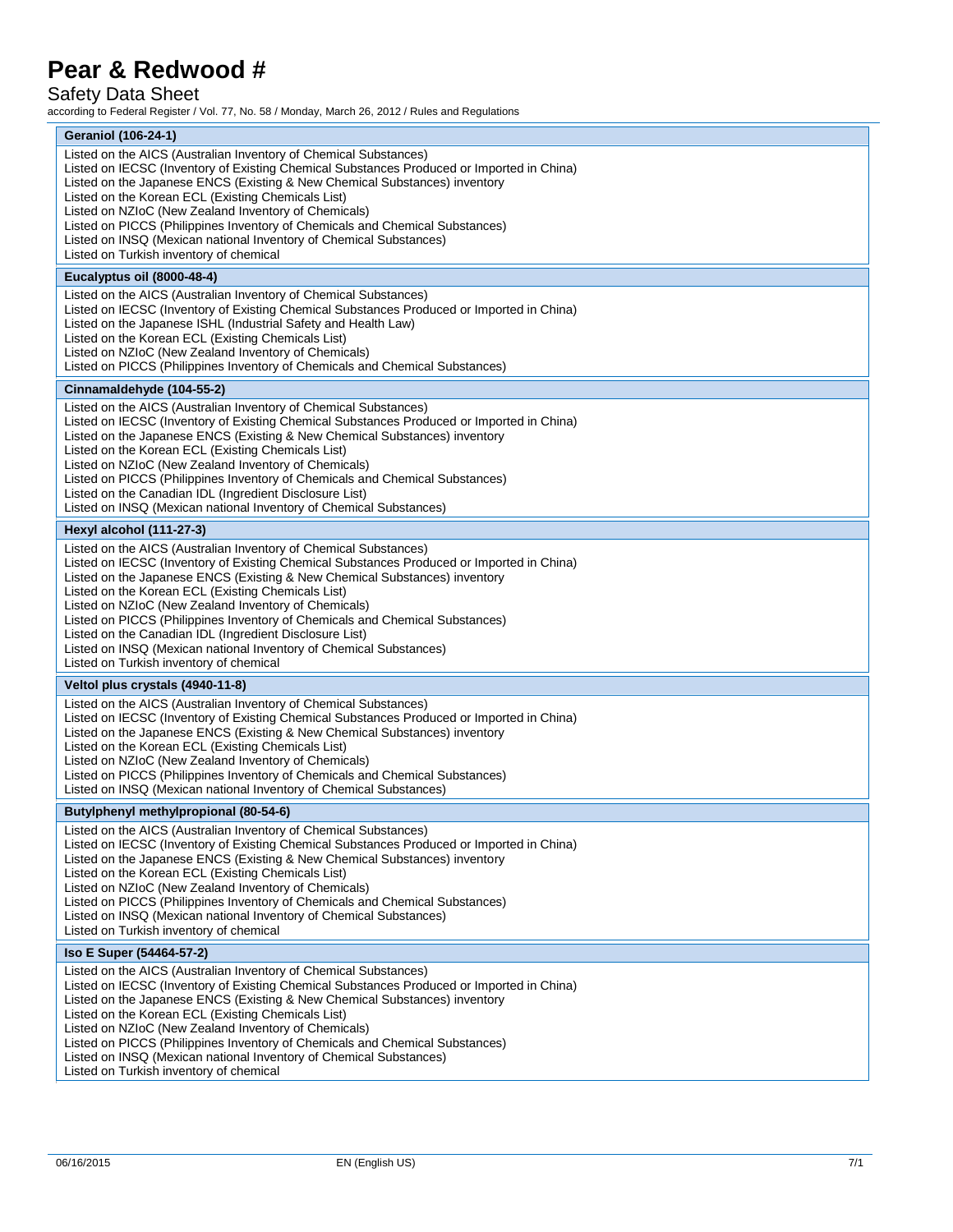## Safety Data Sheet

according to Federal Register / Vol. 77, No. 58 / Monday, March 26, 2012 / Rules and Regulations

### **Terpineol (8000-41-7)**

| 1 erpineoi (8000-41-7)                                                                                                                                                                                                                                                                                                                                                                                                                                                                                                                                                                                                       |
|------------------------------------------------------------------------------------------------------------------------------------------------------------------------------------------------------------------------------------------------------------------------------------------------------------------------------------------------------------------------------------------------------------------------------------------------------------------------------------------------------------------------------------------------------------------------------------------------------------------------------|
| Listed on the AICS (Australian Inventory of Chemical Substances)<br>Listed on IECSC (Inventory of Existing Chemical Substances Produced or Imported in China)<br>Listed on the Japanese ENCS (Existing & New Chemical Substances) inventory<br>Listed on the Korean ECL (Existing Chemicals List)<br>Listed on NZIoC (New Zealand Inventory of Chemicals)<br>Listed on PICCS (Philippines Inventory of Chemicals and Chemical Substances)<br>Listed on INSQ (Mexican national Inventory of Chemical Substances)<br>Listed on Turkish inventory of chemical                                                                   |
| Benzyl benzoate (120-51-4)                                                                                                                                                                                                                                                                                                                                                                                                                                                                                                                                                                                                   |
| Listed on the AICS (Australian Inventory of Chemical Substances)<br>Listed on IECSC (Inventory of Existing Chemical Substances Produced or Imported in China)<br>Listed on the Japanese ENCS (Existing & New Chemical Substances) inventory<br>Listed on the Japanese ISHL (Industrial Safety and Health Law)<br>Listed on the Korean ECL (Existing Chemicals List)<br>Listed on NZIoC (New Zealand Inventory of Chemicals)<br>Listed on PICCS (Philippines Inventory of Chemicals and Chemical Substances)<br>Listed on INSQ (Mexican national Inventory of Chemical Substances)<br>Listed on Turkish inventory of chemical |

#### **15.3. US State regulations**

California Proposition 65 - This product does not contain any substances known to the state of California to cause cancer and/or reproductive harm

#### **Hexyl alcohol (111-27-3)**

U.S. - New Jersey - Right to Know Hazardous Substance List

U.S. - Pennsylvania - RTK (Right to Know) List

### **SECTION 16: Other information**

Other information  $\blacksquare$  : None.

Full text of H-phrases:

| Acute Tox. 4 (Dermal) | Acute toxicity (dermal) Category 4                               |
|-----------------------|------------------------------------------------------------------|
| Acute Tox. 4 (Oral)   | Acute toxicity (oral) Category 4                                 |
| Aquatic Chronic 2     | Hazardous to the aquatic environment - Chronic Hazard Category 2 |
| Asp. Tox. 1           | Aspiration hazard Category 1                                     |
| Eye Dam. 1            | Serious eye damage/eye irritation Category 1                     |
| Eye Irrit. 2A         | Serious eye damage/eye irritation Category 2A                    |
| Flam. Lig. 3          | Flammable liquids Category 3                                     |
| Flam. Lig. 4          | Flammable liquids Category 4                                     |
| Skin Irrit. 2         | Skin corrosion/irritation Category 2                             |
| Skin Sens. 1          | Skin sensitization Category 1                                    |
| Skin Sens, 1B         | Skin sensitization Category 1B                                   |
| H <sub>226</sub>      | Flammable liquid and vapor                                       |
| H <sub>22</sub> 7     | Combustible liquid                                               |
| H302                  | Harmful if swallowed                                             |
| H304                  | May be fatal if swallowed and enters airways                     |
| H312                  | Harmful in contact with skin                                     |
| H315                  | Causes skin irritation                                           |
| H317                  | May cause an allergic skin reaction                              |
| H318                  | Causes serious eye damage                                        |
| H319                  | Causes serious eye irritation                                    |
| H411                  | Toxic to aquatic life with long lasting effects                  |